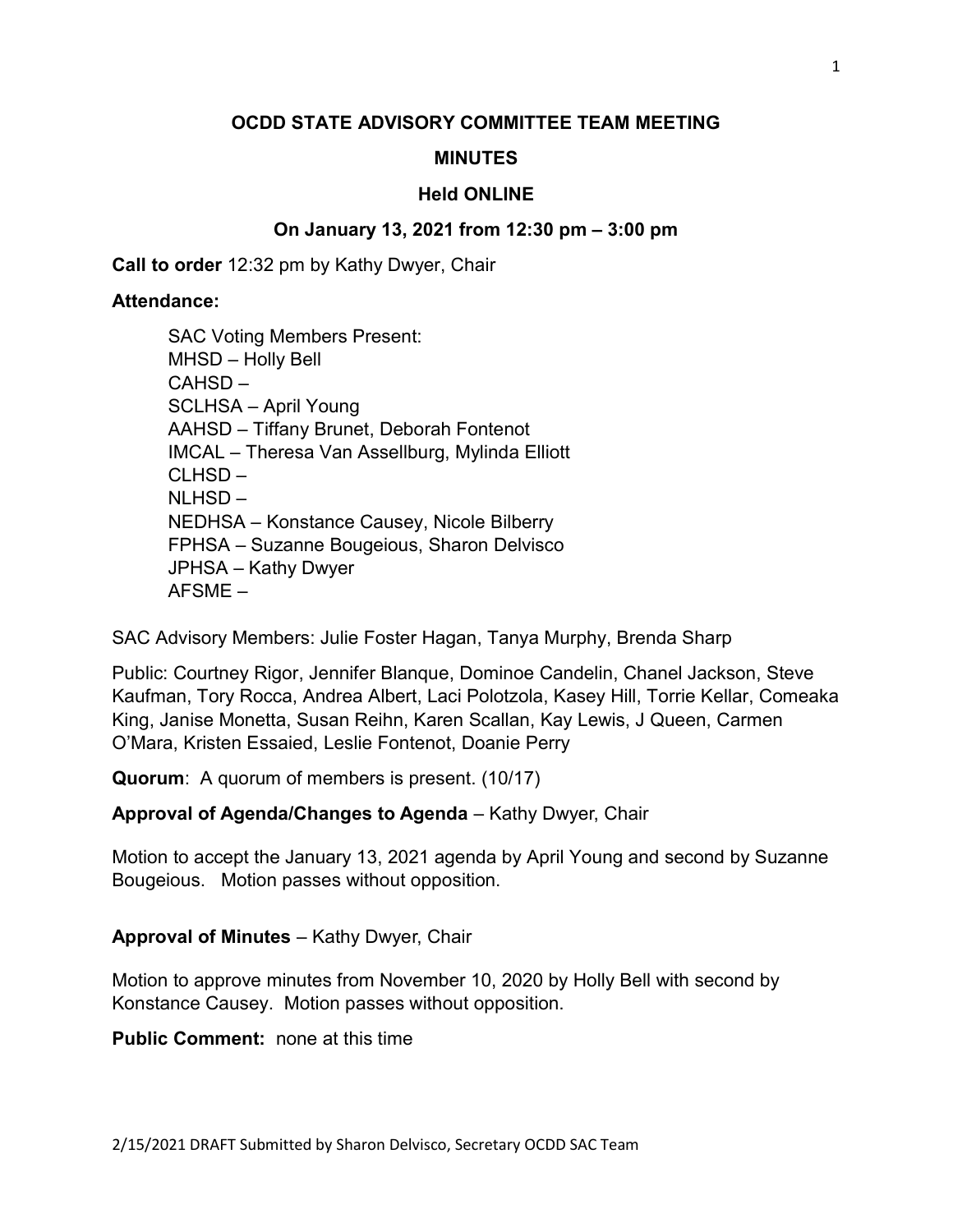#### Old Business

- A. Chair and Vice-Chair through December 2021 are Kathy Dwyer and Konstance Causey. Need to have volunteers to serve as or nominations for Secretary 2021. Mylinda Elliott volunteers. Motion to nominate by Deborah Fontenot with second by Theresa VanAssellburg. Motion passes without opposition.
- B. SAC Membership Update Sharon Delvisco posted member roster into chat box and attached to email for review by members. Send updates/edits to Sharon@teamdynamicsweb.com
- C. SAC Membership Update Open positions still remain for CLHSD and CAHSD.

### OCDD Report – Julie Foster Hagan

 Budget update – around Oct the program offices in OCDD plan for request for budget, always ask for the minimum and our new and expanded requests, when we start to prepare there are different times for suggestions to gather input from SAC members, July or August need info from SAC, this is shared with dept and they put it into one document, Courtney Phillips decides what will be included in budget that will be sent to Division of Administration, DOA works with Governor for budget that is presented to legislators, don't know exactly what state budget will be until June and it begins on July 1. Revenue estimating committee projects funds coming in and the budget is based upon state general funds. Legislators have asked OCDD to have deficit avoidance plan in place. No planned reductions at present time.

 Legislative update – Legislators are not in session right now. Reps. Rhonda Butler and Kathy Edmonston are requesting info to show the cost of dental care for adults needing anesthesia and estimate the costs for legislation. They are also collecting names of people that can provide testimony when introducing legislation for comprehensive dental care for adults with developmental disabilities.

#### COVID Update

Testing & Vaccinations – There are questions about testing in ICFs (O'Ryan labs) we are working with Office of Public Health. Now have one lab to provide training to staff to about testing residents and staff and send testing to O'Ryan and put results in portal and they can go into patient portal and review the results. We are seeing positive results for folks living in community homes. We are working with them to implement isolation protocols. There are drivethru options for folks living in the community. For ICFs, all of the residents and staff should now have had an opportunity to enroll at CVS and Walgreens to get immunizations. Not everyone has received vaccine, but they should have a date scheduled for the vaccinations. There were some delays with CVs and Walgreens. ICFs are congregate care facilities and they are in Tier 1A. Next group is Tier 1B, phase 1. New message indicates new target group but should be stated as direct support workers and recipients. Biggest challenge is the number of vaccines that are coming in, engaging with some of the pharmacies has been difficult. A letter was released to HCBS staff from Dr. Kanter but pharmacies questioned it since it did not have a signature. LDH will clarify appropriate documentation required. LDH receives info about number of vaccines 3 to 7 days in advance and then pharmacies are notified. They are working to streamline the process. OCDD is working with OAAS to try to work with LGEs and public health units who might know more than pharmacies about who the waiver recipients are. We are hopeful that we will have communication soon and send to SAC to share info. Some people will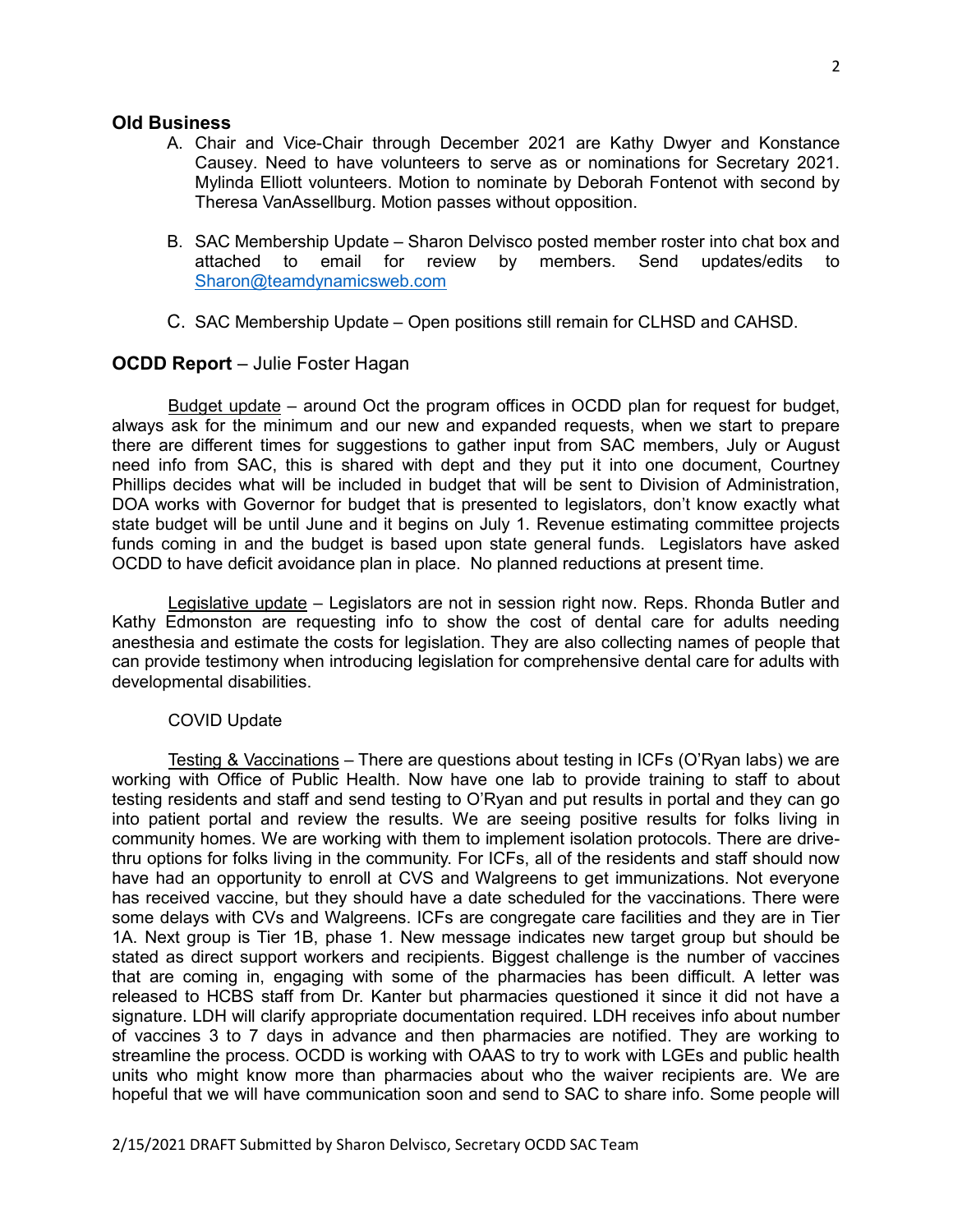have issues with transportation and some people leaving home is too difficult and we will do a survey to determine who has this need. Nationally there is only 40% acceptance rate for taking the vaccine. We will try to gather info on the survey about people who want and do not want the vaccine.

We have requested that Appendix K exception be extended for 6 months after end of public health emergency. The 16-hour rule is not in Appendix K but it is extended because public health emergency has been extended (April 20). We are looking at stakeholder info gathering processes.

Steve Kaufman – what do you do if staff members or residents in ICF refuses the vaccination? Julie Foster Hagan – the vaccination is not mandated but Dept is engaging in social media campaign about safety of vaccine, myth busters, real risks, etc. We have had one person have adverse reaction and they were treated and are fine. We want to arm people with information to educate people so that they are more comfortable.

April Young – clarify age to receive vaccine?

Julie Foster Hagan – different ages for different vaccines, not a lot published about age groups, talk to your primary care physician about it if you are concerned for your child.

Kristen Essaied – when will letter be released?

Julie Foster Hagan – hopefully it will complete all 7/8 levels of review and be done by end of week.

Carmen O'Mara – It is my understanding that there are 4 strands of COVID? What do vaccines cover?

Julie Foster Hagan – go to website for more information https://ldh.la.gov/covidvaccine/

Early Steps Statewide Transition Report

Brenda Sharp – We have employed several efforts working with LGEs and OCDD to revise the performance indicators to include Early Step. Backed up age at which transition packets are sent. Transition should be addressed at every opportunity, not only DD Services but also education settings. Send a set of info to LGE with initial info and as they approach 2.6 years old we update the info. Our staff work closely with SPOEs, Support Coordination agencies, LGE entry/eligibility and so we want to have the issue brought to the forefront as often as they can. Ongoing focus of work we do in Early Intervention.

Tanya Murphy – this topic has come up over the years, have made lots of system changes. Now we have changed policy instead of transition system entry appointment being as one appointment we are now viewing as a re-determination and this adds steps to the process. There are now 3 attempts/contacts required before closing early steps transition case. Sometimes Early Steps works out and achieves the purpose of 'catching' kids up developmentally and parents don't think they need services from LGE. Even if people don't keep appointment and decline services, if they go back to LGE before 5-year birthday, then they keep their early steps protected date.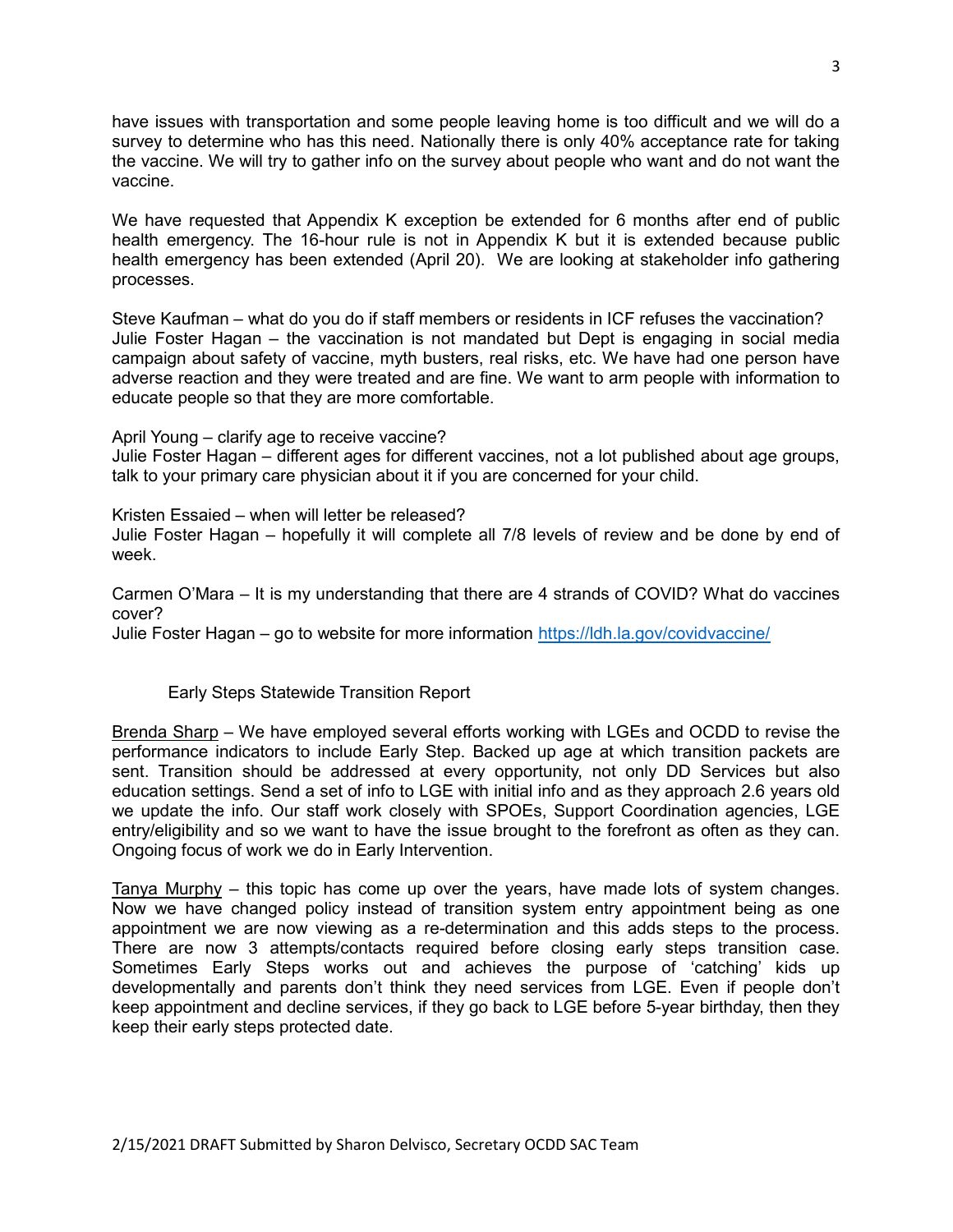### Reports from Regional Advisory Committee Teams

MHSD: Holly Bell reports there was a meeting Dec  $18<sup>th</sup>$  and at the meeting we went over MHSD quality performance report and talked about Early Steps in detail and at this point in time they are seeing 63% of children that could transition are getting connected, Donna Francis has retired and replaced by Carlos Amos.

CAHSD: no report

SCHSA: April Young – We are waiting to have a meeting.

AAHSD: Deborah Fontenot – we are waiting to have a meeting.

IMCAL: Theresa VanAssellberg provided report, a meeting was held on Dec 2nd and had a quorum, IMCAL provided report and indicator status, update about office status, still temporarily relocated. IMCAL has new location temporarily on 5<sup>th</sup> Avenue in Lake Charles, using (337) 475-3100 is still their number. Our area is still impacted by COVID and two hurricanes. Lots of people who are displaced, providers displaced, lots of people working from home. Managing the best we can and move along, things are improving. Next meeting is March 3rd.

CLHSD – No report.

NLHSD – Chanel Jackson next meeting is Jan 19th.

NEDHSA – Nicole Bilberry next meeting is Jan 26th.

FPHSA – Sharon Delvisco last meeting was December 8th and at February meeting we will have new officers.

JPHSA – Kathy Dwyer reports that last meeting was in October. Next meeting is Jan 26th.

Dental Task Force for Adults with I/DD report by Kathy Dwyer. We are collecting data on cost with and without care, emergency and/or oral surgery, and looking for stories from families about the impact to assist Reps. Butler and Edmonston with legislation that will be introduced during the Spring legislative session. Send stories and contact information to Mary Kay at mkmcowen@cox.net or marykay@waldobrothers.com. Dr. Martello also met with LSUHSC Foundation personnel and had a fund setup for donations to Special Needs Dentistry.

## New Business

A. Update about the review of Louisiana Public Meeting Law – RACs and SACs and public meeting laws, OCDD legal determined we should follow public meeting laws. Also, questions about membership and who is eligible, turns out anyone that works for an agency or organization with a contract with LGE is not eligible to serve on RAC because it is a conflict of interest.